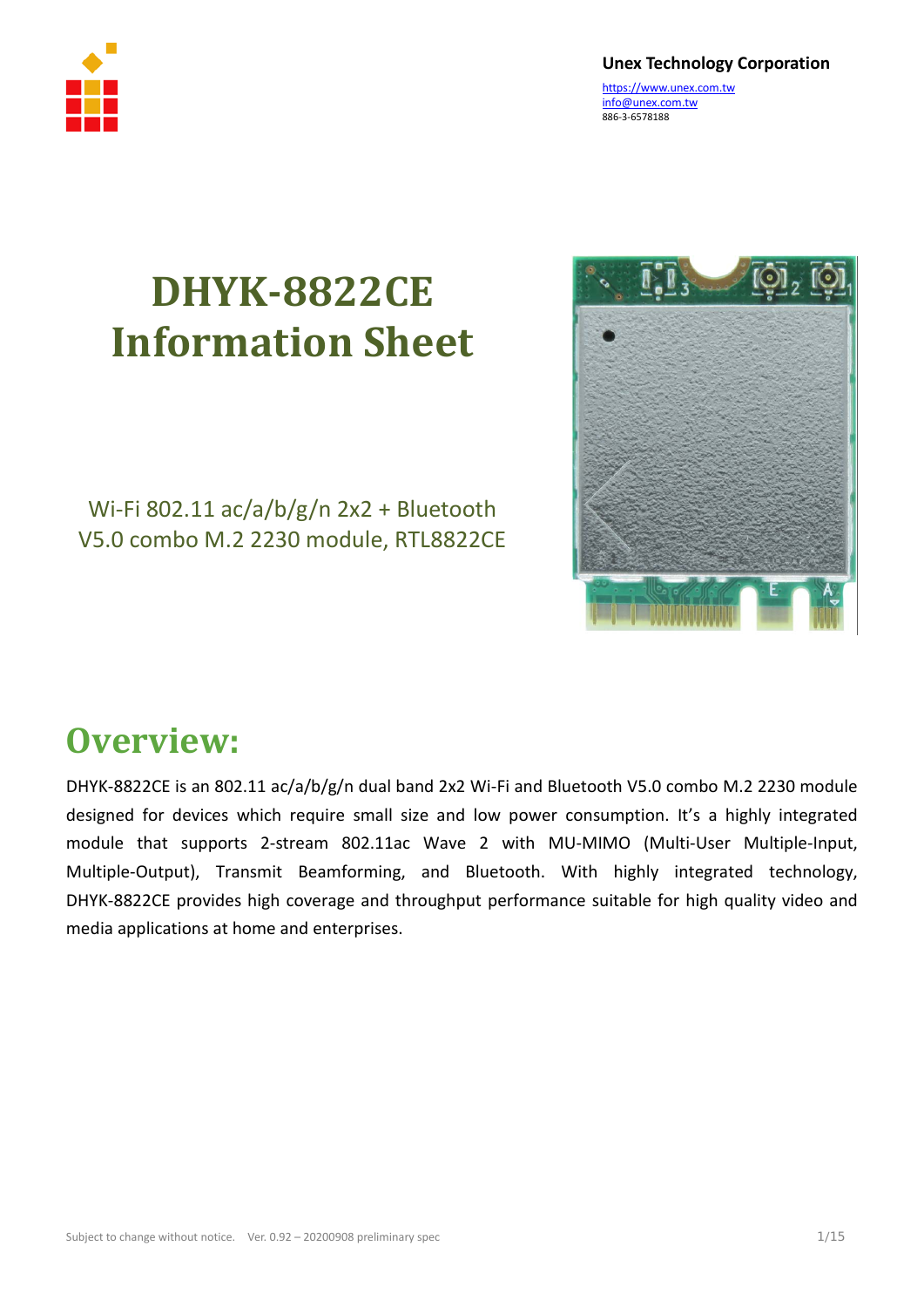

### **Feature:**

- Wi-Fi Features:
	- Supports 20/40MHz at 2.4GHz and supports 20/40/80MHz at 5GHz
	- Operates at ISM frequency Band (2.4/5GHz)
	- Wi-Fi compliant with 802.11ac 2x2 Wave 2 provides advanced features including MU-MIMO and Transmit Beamforming
	- Two-stream spatial multiplexing up to 866.7Mbps data rate
	- $\bullet$  IEEE Standards Support, 802.11a, 802.11b, 802.11g, 802.11n, 802.11ac and 802.11i
- BT Features:
	- Bluetooth supports V5.0, V4.2, V4.0 LE, V3.0+HS, V2.1+EDR, and it's backward compatible with V1.1, V1.2 and V2.0
	- Bluetooth supports Class 1 (TX power maximum up to +6 dBm)
	- Bluetooth transmission speed includes 1Mbps, 2Mbps and 3Mpbs EDR operations
	- **Bluetooth V5.0 supports Low Energy 2M PHY**
	- Bluetooth supports Simple Pairing (SP), Enhanced Inquiry Response (EIR), SCATTERNET and PICONET
- ❖ Common Features:
	- M.2 (NGFF) 2230-S3-A-E form factor
	- Two IPEX MHF4 antenna connectors (2 for Wi-Fi and 1 for Bluetooth) for external antennas enable highest design flexibility
	- Supports Windows 10, Android\* and Linux\* drivers (\*. by project)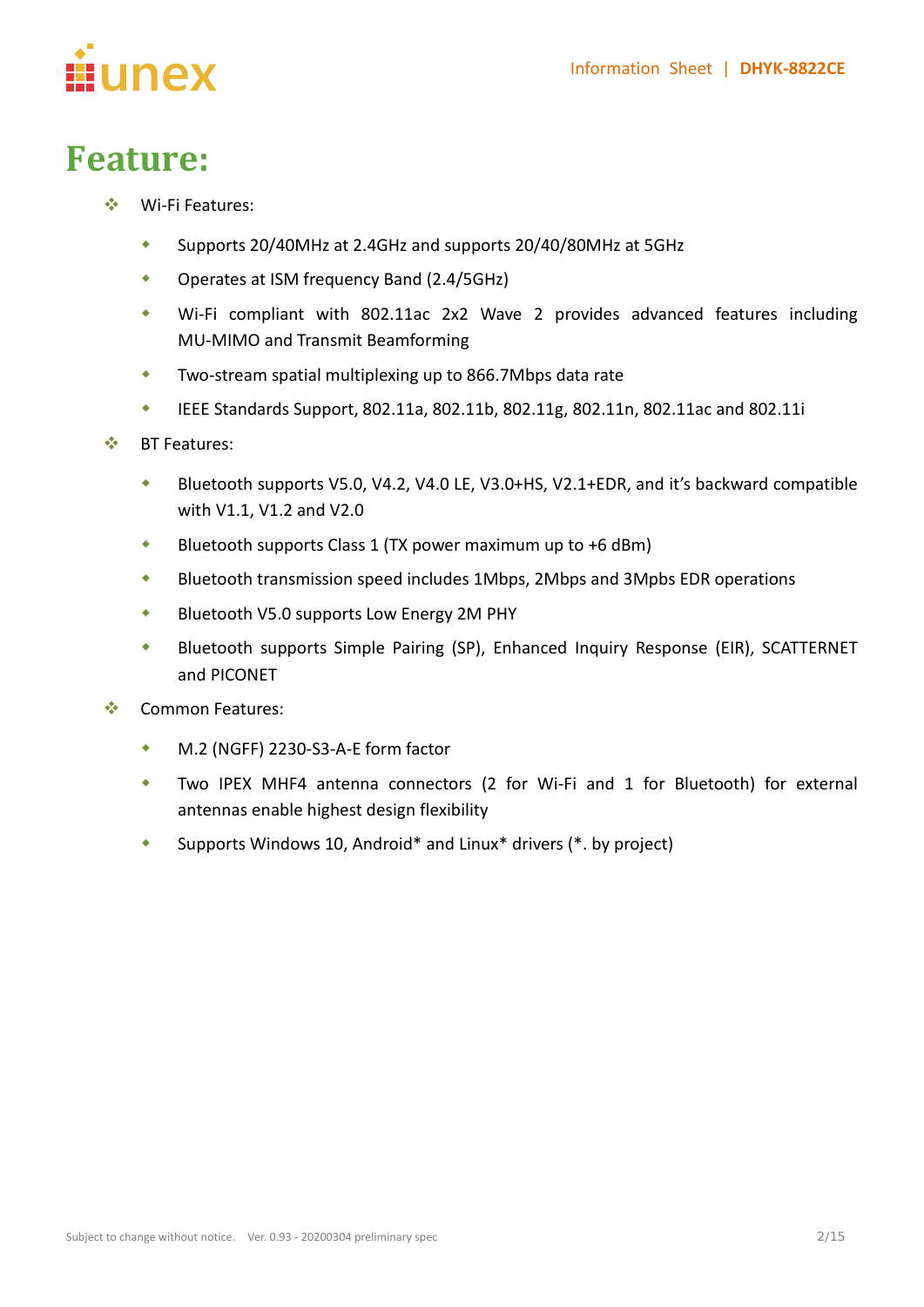

### **Specifications**

#### **Wi-Fi Function:**

| Chipset                     | <b>Realtek RTL8822CE</b>                                                                                                                                                                                                                                                                                           |  |  |  |  |
|-----------------------------|--------------------------------------------------------------------------------------------------------------------------------------------------------------------------------------------------------------------------------------------------------------------------------------------------------------------|--|--|--|--|
| Tx/Rx                       | 2T <sub>2</sub> R                                                                                                                                                                                                                                                                                                  |  |  |  |  |
| <b>Standard Conformance</b> | IEEE 802.11a, 802.11b, 802.11g, 802.11n, 802.11ac                                                                                                                                                                                                                                                                  |  |  |  |  |
| <b>Bus Interface</b>        | <b>PCI Express</b>                                                                                                                                                                                                                                                                                                 |  |  |  |  |
| <b>Frequency Range</b>      | $\frac{1}{2}$<br>802.11a/ac: 5.15~5.85 GHz<br>$\frac{1}{2}$<br>802.11bg: 2.412~2.484 GHz<br>*Subject to local regulations                                                                                                                                                                                          |  |  |  |  |
| <b>Operating Channels</b>   | $\sigma_{\rm eff}^{\rm 2}$<br>5GHz<br>USA/Canada: 12 non-overlapping channels<br>۰<br>Europe: 19 non-overlapping channels<br>۰<br>Japan: 8 non-overlapping channels<br>۰<br>2.4GHz<br>$\frac{1}{2}$<br>USA/Canada: 11 (1-11)<br>۰<br>Europe: 13 (1-13)<br>۰<br>Japan: 14 (1-14)                                    |  |  |  |  |
| Data Rate                   | $\frac{1}{2}$<br>802.11a: 6, 9, 12, 18, 24, 36, 48, 54Mbps<br>802.11b: 1, 2, 5.5 and 11Mbps<br>察。<br>$\frac{1}{2}$<br>802.11g: 6, 9, 12, 18, 24, 36, 48, 54Mbps<br>$\frac{1}{2}$<br>802.11n:<br>20MHz bandwidth (HT20): MCS 0 to 15<br>٠<br>40MHz bandwidth (HT40): MCS 0 to 15<br>٠<br>802.11ac:<br>$\frac{1}{2}$ |  |  |  |  |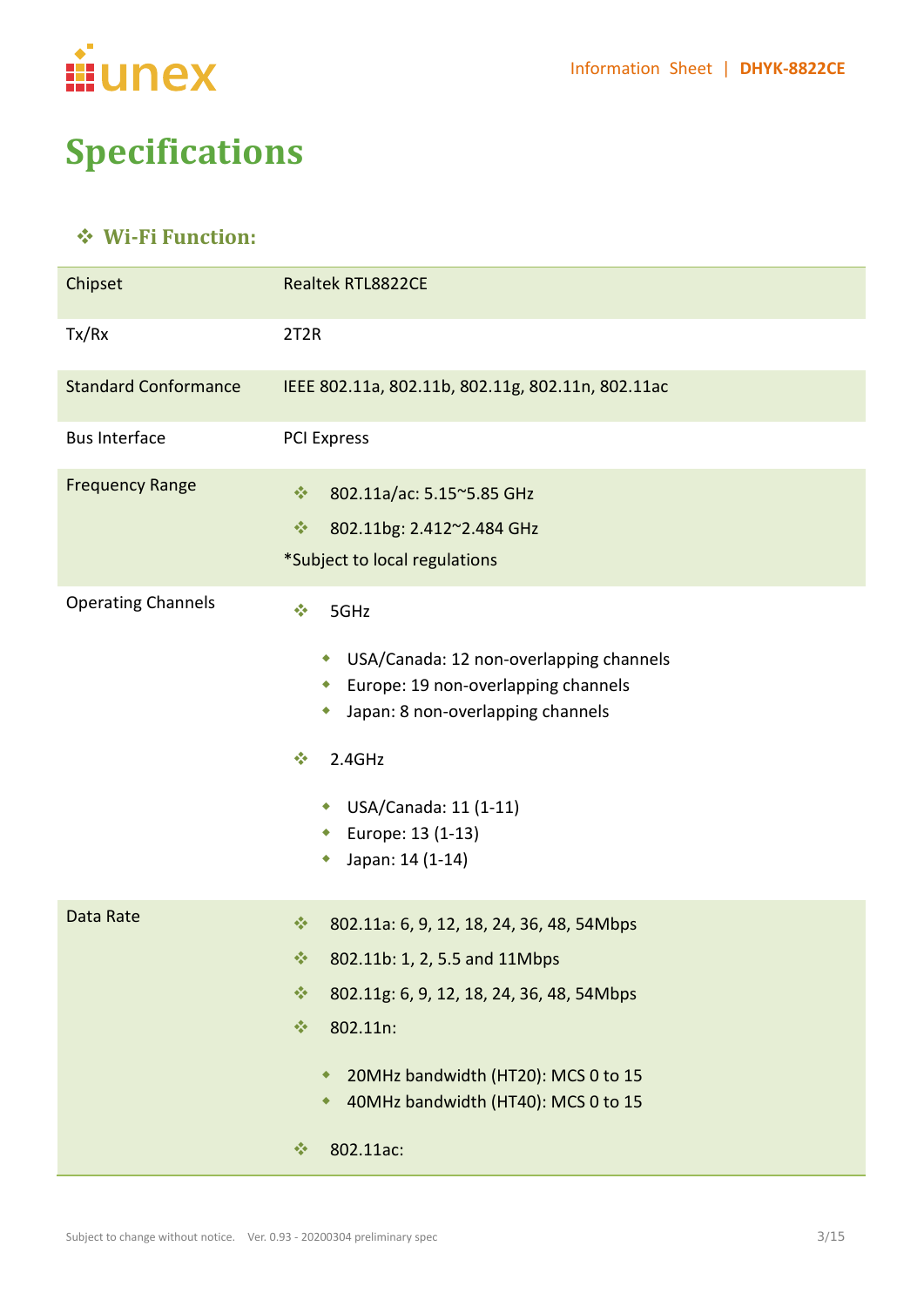

<u> Tanzania (</u>

| 20MHz bandwidth (HT20): MCS 0 to 8<br>۰                         |  |  |  |  |
|-----------------------------------------------------------------|--|--|--|--|
| 40MHz bandwidth (HT40): MCS 0 to 9<br>٠                         |  |  |  |  |
| 80MHz bandwidth (HT80): MCS 0 to 9<br>٠                         |  |  |  |  |
| $\frac{\partial^2 \phi}{\partial x^2}$<br>802.11a: 17dBm@54Mbps |  |  |  |  |
| $\frac{\partial^2 \phi}{\partial x^2}$<br>802.11b: 18dBm@11Mbps |  |  |  |  |
| $\frac{1}{2}$<br>802.11g: 17dBm@54Mbps;                         |  |  |  |  |
| $\frac{1}{2}$<br>802.11n 5GHz/HT20: 16dBm@MCS7                  |  |  |  |  |
| $\frac{1}{2}$<br>802.11n 5GHz/HT40: 16dBm@MCS7                  |  |  |  |  |
| $\frac{1}{2}$<br>802.11n 2.4GHz/HT20: 16dBm@MCS7                |  |  |  |  |
| $\frac{1}{2}$<br>802.11n 2.4GHz/HT40: 16dBm@MCS7                |  |  |  |  |
| $\frac{1}{2}$<br>802.11ac 5GHz/HT80: 14dBm@MCS9                 |  |  |  |  |
| $\frac{1}{2}$<br>802.11a: -68dBm@54Mbps                         |  |  |  |  |
| $\frac{1}{2}$<br>802.11b: -85dBm@11Mbps                         |  |  |  |  |
| $\frac{1}{2}$<br>802.11g: -88dBm@6Mbps; -74dBm@54Mbps           |  |  |  |  |
| $\frac{1}{2}$<br>802.11n 5GHz/HT20: - 85dBm@MCS0; - 67dBm@MCS7  |  |  |  |  |
| 豪<br>802.11n 5GHz/HT40: - 82dBm@MCS0; - 64dBm@MCS7              |  |  |  |  |
| $\frac{1}{2}$<br>802.11n 2.4GHz/HT20: -88dBm@MCS0; -70dBm@MCS7  |  |  |  |  |
| $\frac{1}{2}$<br>802.11n 2.4GHz/HT40: -85dBm@MCS0; -67dBm@MCS7  |  |  |  |  |
| $\frac{1}{2}$<br>802.11ac 5GHz/HT20: -62dBm@MCS8                |  |  |  |  |
| 802.11ac 5GHz/HT40: - 59dBm@MCS9<br>榛                           |  |  |  |  |
| $\frac{1}{2}$<br>802.11ac 5GHz/HT80: -54dBm@MCS9                |  |  |  |  |
| CSMA/CA with ACK                                                |  |  |  |  |
| $\frac{1}{2}$<br>802.11a: 64QAM, 16QAM, QPSK, BPSK              |  |  |  |  |
| $\frac{1}{2}$<br>802.11b: CCK, DQPSK, DBPSK                     |  |  |  |  |
| $\frac{1}{2}$<br>802.11g: 64QAM, 16QAM, QPSK, BPSK              |  |  |  |  |
| $\frac{1}{2}$<br>802.11n: 64QAM, 16QAM, QPSK, BPSK              |  |  |  |  |
| $\frac{1}{2}$<br>802.11ac: 256QAM, 64QAM, 16QAM, QPSK, BPSK     |  |  |  |  |
|                                                                 |  |  |  |  |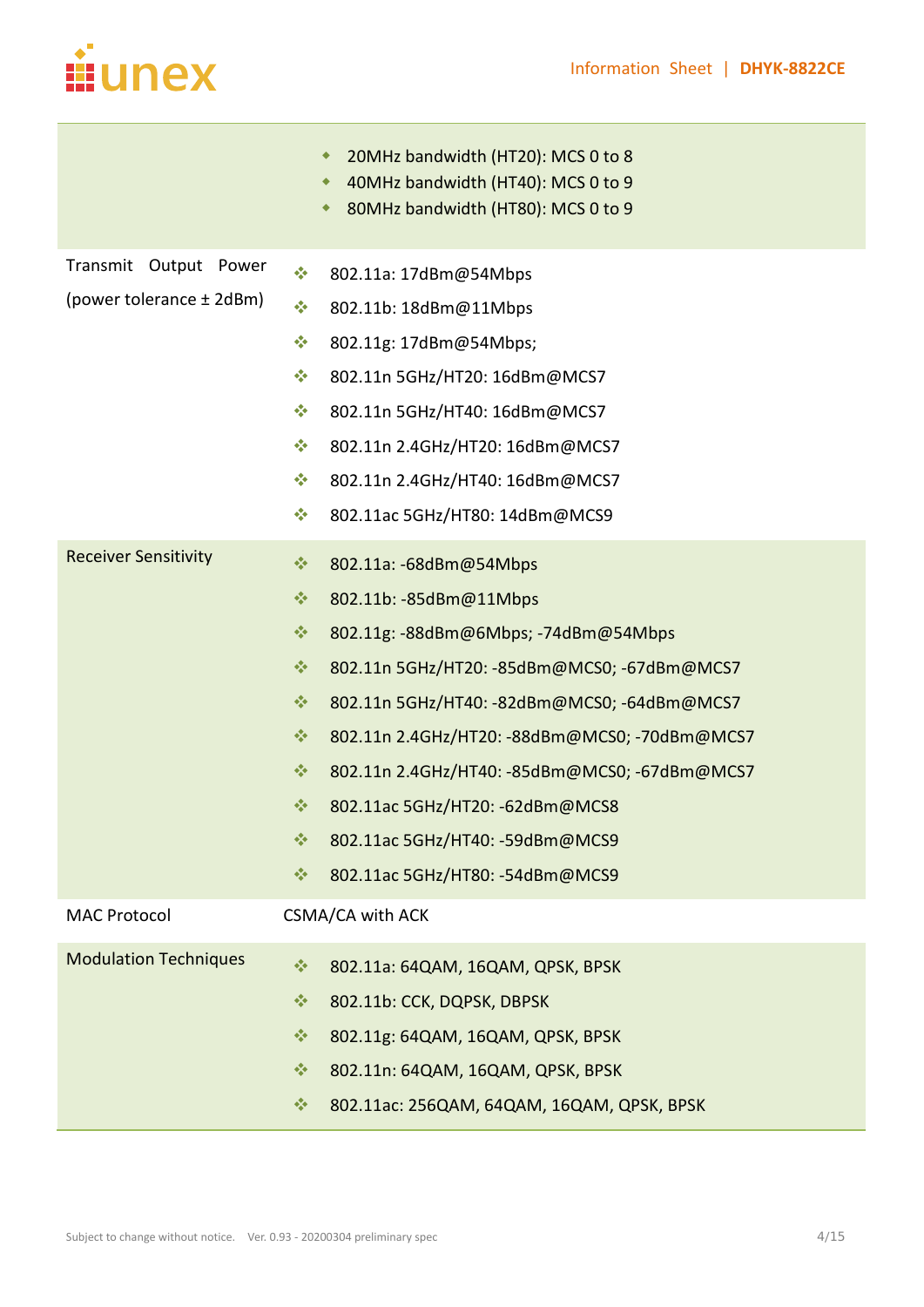

| Security                    | 64&128-bit WEP, WPA, WPA-PSK, WPA2, WPA2-PSK, WPA3 personal SAE, |  |  |  |  |
|-----------------------------|------------------------------------------------------------------|--|--|--|--|
|                             | WPS, IEEE 802.1X, IEEE 802.11i                                   |  |  |  |  |
| <b>Network Architecture</b> | Ad-hoc mode (Peer-to-Peer), Infrastructure mode                  |  |  |  |  |

#### **Bluetooth Function:**

| Main Chipset                 | <b>Realtek RTL8822CE</b>                           |
|------------------------------|----------------------------------------------------|
| <b>Standard Conformance</b>  | Bluetooth V5.0, V4.2, V4.0LE, V3.0+HS, V2.1+EDR,   |
| Data Rate                    | 1 Mbps, 2Mbps and Up to 3Mbps                      |
| <b>Bus Interface</b>         | <b>USB 2.0</b>                                     |
| <b>Frequency Range</b>       | $2.402 - 2.480$ GHz                                |
| <b>Modulation Scheme</b>     | GFSK, $\pi/4$ -DQPSK and 8-DPSK                    |
| <b>Transmit Output Power</b> | $0 \leq$ Output Power $\leq$ +6dBm; Class I Device |
| <b>Receiver Sensitivity</b>  | $< 0.1\%$ BER at -70dBm                            |

#### **Common Function:**

| <b>Form Factor</b>                 | M.2 (NGFF) 2230-S3-A-E                                                                                   |  |  |  |  |
|------------------------------------|----------------------------------------------------------------------------------------------------------|--|--|--|--|
| <b>Operation Voltage</b>           | 3.3V ±5% supply voltage                                                                                  |  |  |  |  |
| 3.3V Ripple/Noise                  | 300mVpp @ switching frequency > 400KHz                                                                   |  |  |  |  |
| <b>Operation Systems Supported</b> | Windows 10, Android* $(4.4, 6.x, 7.0, 8.0, 1.0x)$ , Linux* (kernel<br>$2.6.24 \sim v5.x$ (*. by project) |  |  |  |  |
| Power Consumption (Average)        | 豪<br>TX mode (VHT20, 11ac): 606Ma<br>察<br>RX mode (VHT80, 11ac): 302mA                                   |  |  |  |  |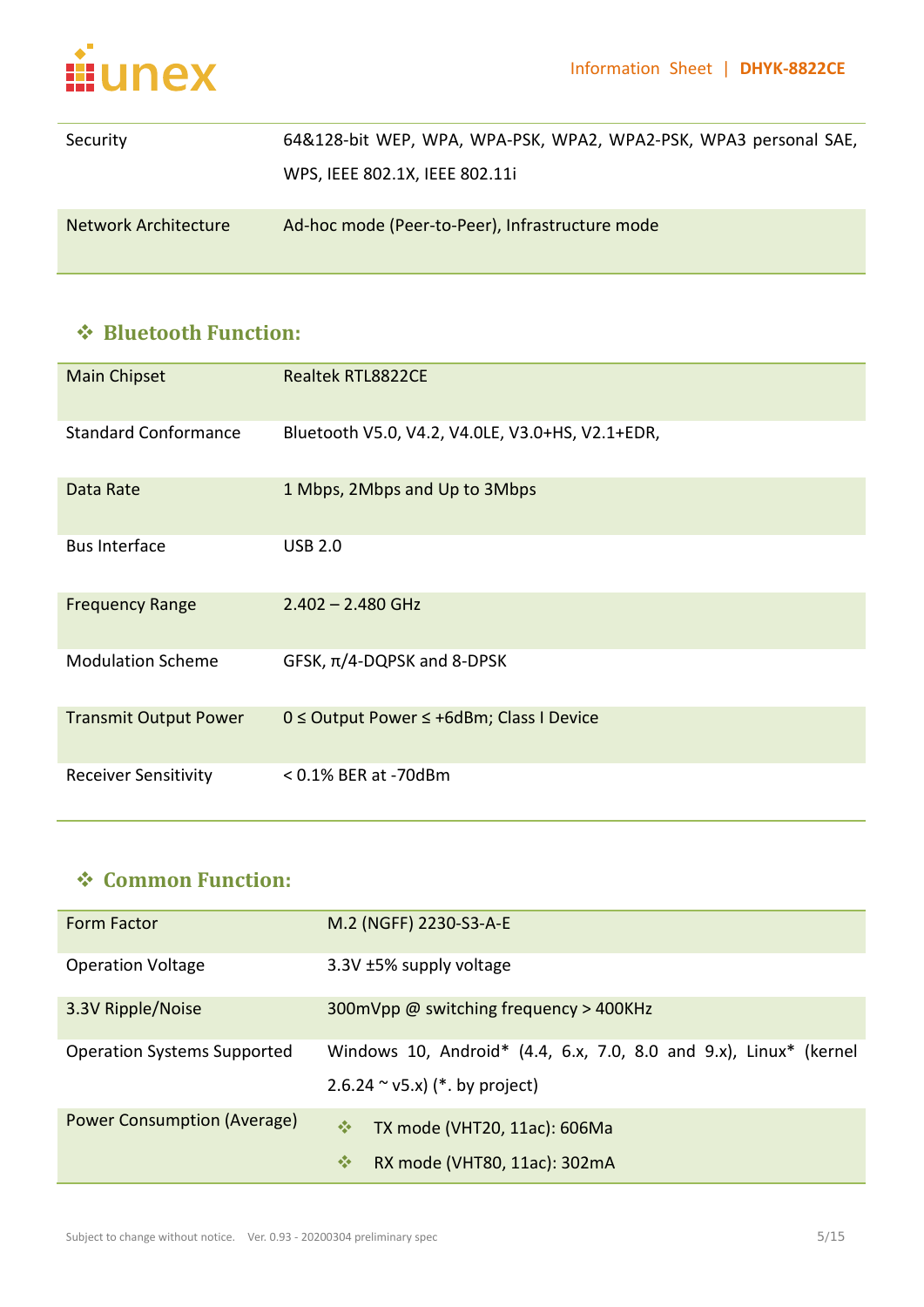

|                                    | 榛<br>Non-Associated Idle: 8.3mA                                 |
|------------------------------------|-----------------------------------------------------------------|
|                                    | 榛<br>Radio Disabled: 8.3mA                                      |
|                                    | *Remark: the maximum current consumption will be impacted by    |
|                                    | radiation environment and the driver mechanism.                 |
| Antenna                            | two IPEX MHF4 antenna connectors (Main connector for Wi-Fi, Aux |
|                                    | connector for Wi-Fi/BT)                                         |
| <b>Operating Temperature Range</b> | $0^{\circ}$ C - +70 $^{\circ}$ C (ambient)                      |
| <b>Operating Relative Humidity</b> | 5 - 90% (non-condensing)                                        |
| <b>Storage Temperature Range</b>   | $-40^{\circ}$ C - +80 $^{\circ}$ C                              |
| <b>Storage Relative Humidity</b>   | 5 - 95% (non-condensing)                                        |
| <b>Regulation Compliance</b>       | FCC, IC, CE, TELEC, and others (by request)                     |
| Environment-Friendly               | RoHS, Halogen Free                                              |
| Compliance                         |                                                                 |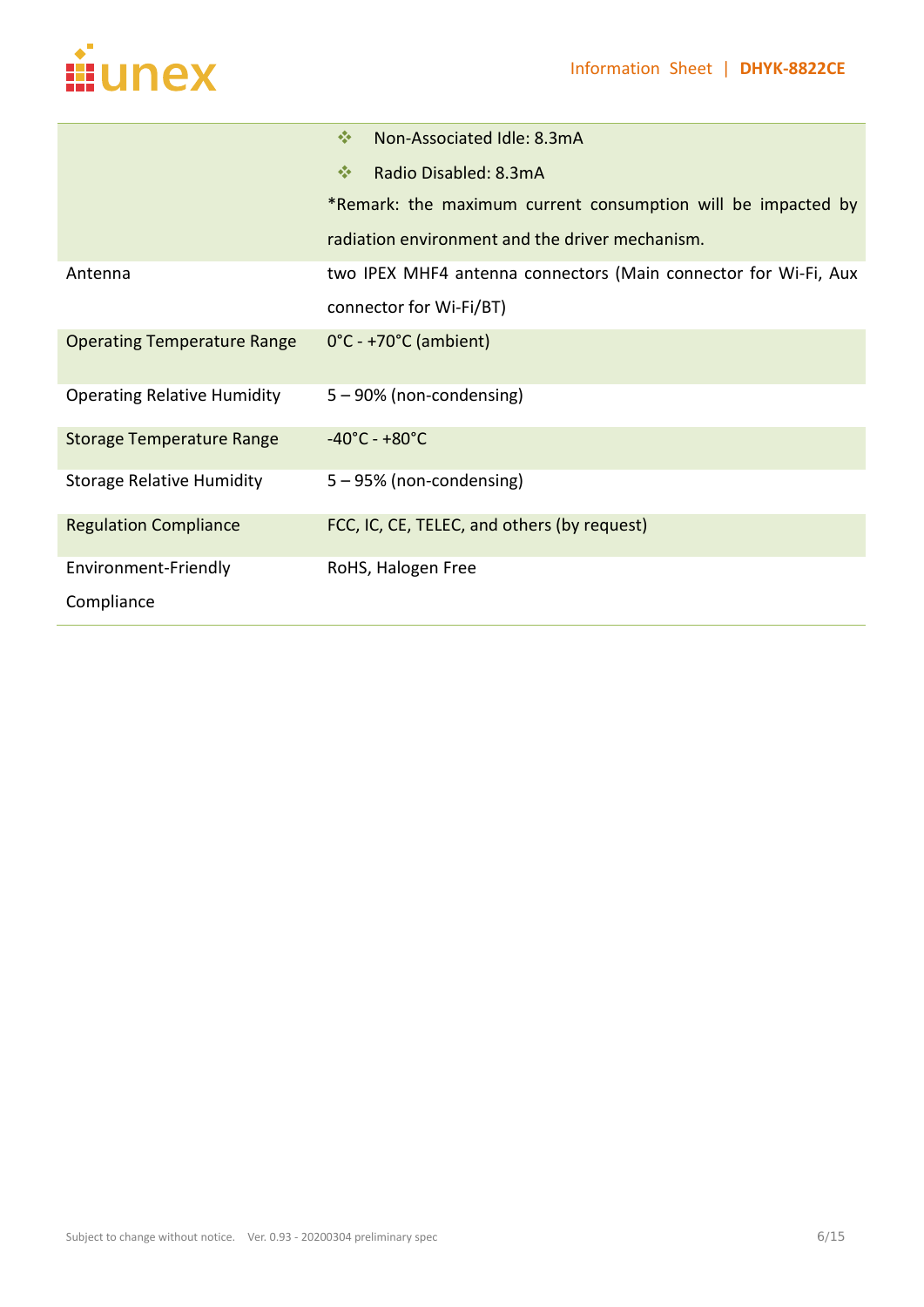

### **Block Diagram:**

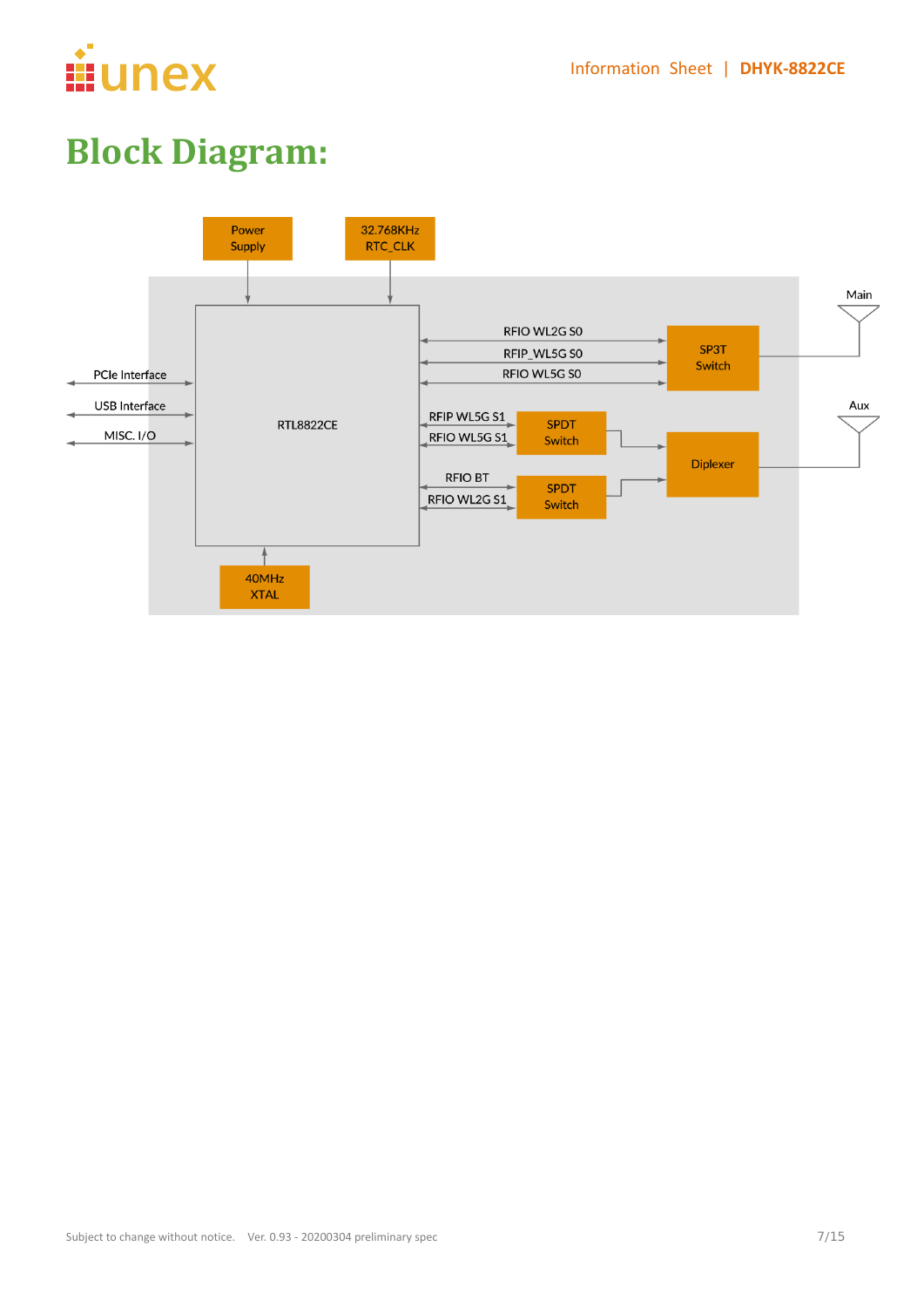

### **Mechanical Outline:**



Unit: mm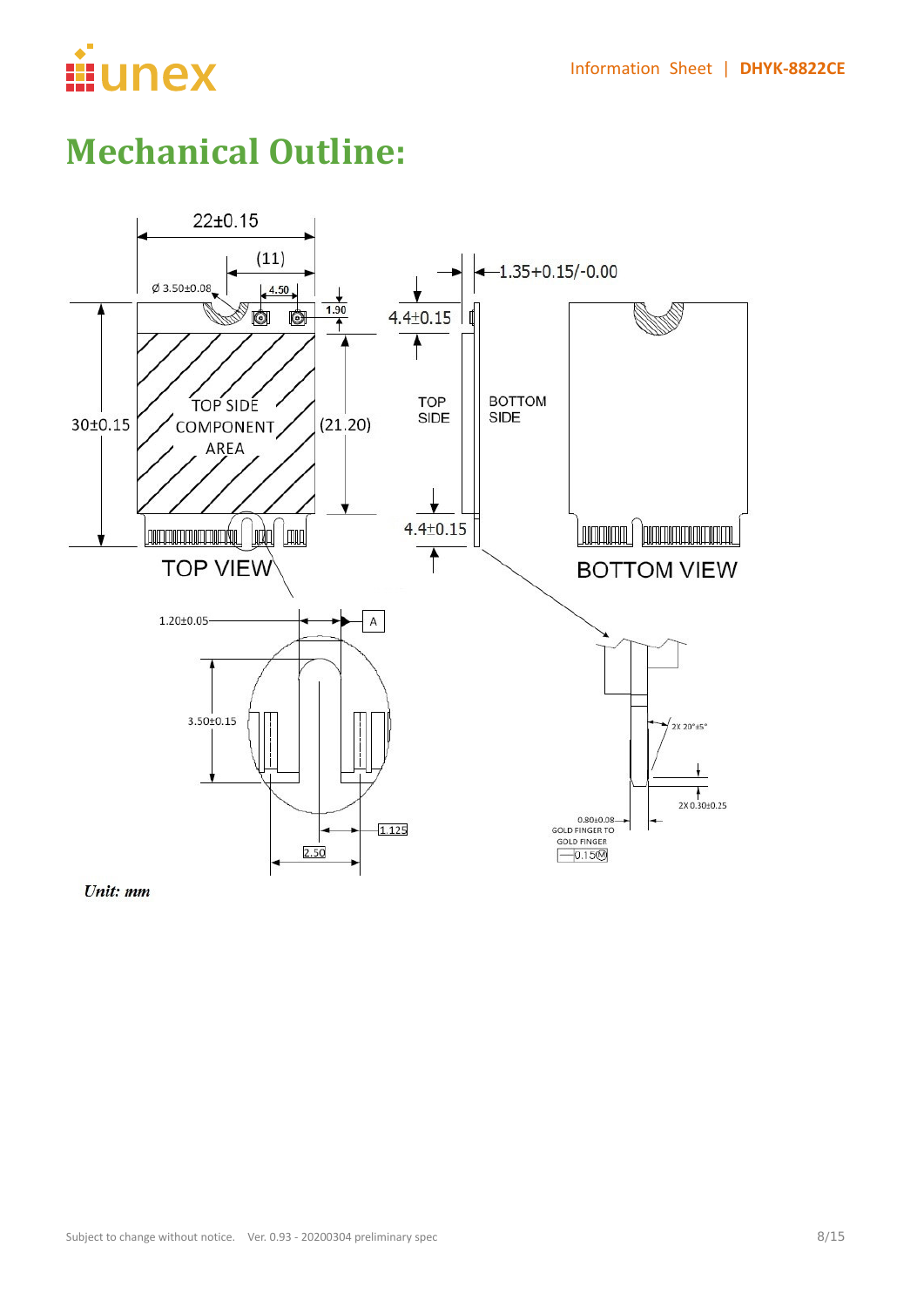# **ii**unex

### **MHF4 Connector Specification:**

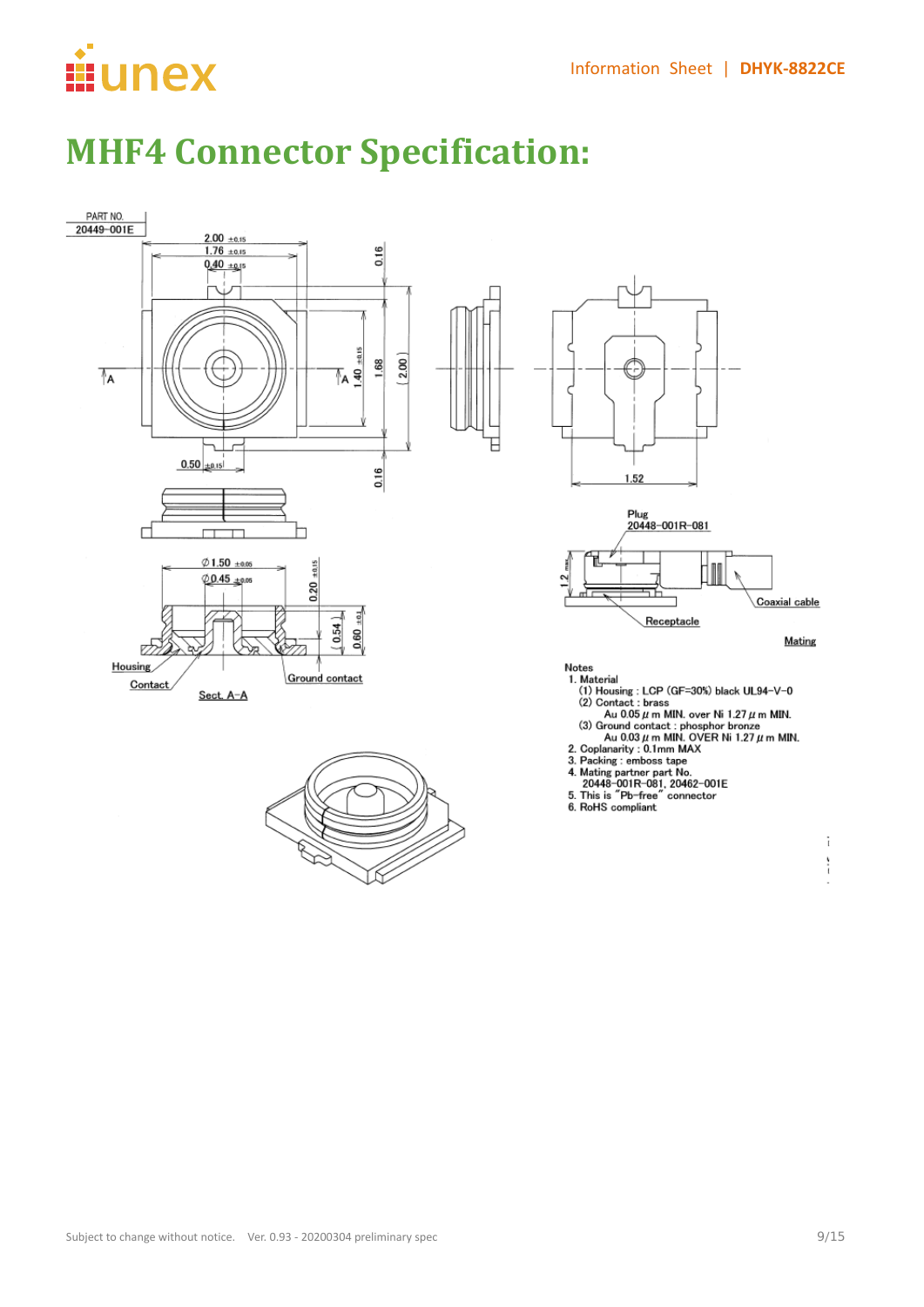

### **Pin Assignment: (Module Key A-E)**

| Pin          | <b>Description</b> | <b>Status</b> | Pin            | <b>Description</b> | <b>Status</b> |
|--------------|--------------------|---------------|----------------|--------------------|---------------|
| $\mathbf{1}$ | <b>GND</b>         | <b>YES</b>    | $\overline{2}$ | 3.3V               | <b>YES</b>    |
| 3            | USB_D+             | <b>YES</b>    | 4              | 3.3V               | <b>YES</b>    |
| 5            | USB_D-             | <b>YES</b>    | 6              | LED_WLAN#          | <b>YES</b>    |
| 7            | <b>GND</b>         | <b>YES</b>    | 8              | <b>NOTCH</b>       | NC            |
| 9            | <b>NOTCH</b>       | <b>NC</b>     | 10             | <b>NOTCH</b>       | NC            |
| 11           | <b>NOTCH</b>       | <b>NC</b>     | 12             | <b>NOTCH</b>       | <b>NC</b>     |
| 13           | <b>NOTCH</b>       | <b>NC</b>     | 14             | <b>NOTCH</b>       | NC            |
| 15           | <b>NOTCH</b>       | <b>NC</b>     | 16             | LED_BT#            | <b>YES</b>    |
| 17           | NC                 | <b>NC</b>     | 18             | <b>GND</b>         | <b>YES</b>    |
| 19           | NC                 | <b>NC</b>     | 20             | USB_WAKE           | <b>NC</b>     |
| 21           | NC                 | <b>NC</b>     | 22             | UART_TX            | NC            |
| 23           | NC                 | <b>NC</b>     | 24             | <b>NOTCH</b>       | NC            |
| 25           | <b>NOTCH</b>       | <b>NC</b>     | 26             | <b>NOTCH</b>       | NC            |
| 27           | <b>NOTCH</b>       | <b>NC</b>     | 28             | <b>NOTCH</b>       | NC            |
| 29           | <b>NOTCH</b>       | <b>NC</b>     | 30             | <b>NOTCH</b>       | NC            |
| 31           | <b>NOTCH</b>       | <b>NC</b>     | 32             | UART_RX            | NC            |
| 33           | <b>GND</b>         | <b>YES</b>    | 34             | UART_RTS           | <b>NC</b>     |
| 35           | PERp0              | <b>YES</b>    | 36             | UART_CTS           | NC            |
| 37           | PER <sub>n0</sub>  | <b>YES</b>    | 38             | BT_WAKE            | <b>NC</b>     |
| 39           | <b>GND</b>         | <b>YES</b>    | 40             | RESERVED           | NC            |
| 41           | PETp0              | <b>YES</b>    | 42             | <b>RESERVED</b>    | NC            |
| 43           | PET <sub>n</sub> 0 | <b>YES</b>    | 44             | COEX3              | <b>NC</b>     |
| 45           | <b>GND</b>         | <b>YES</b>    | 46             | COEX <sub>2</sub>  | <b>NC</b>     |
| 47           | REFCLK+            | <b>YES</b>    | 48             | COEX1              | NC            |
| 49           | <b>REFCLK-</b>     | <b>YES</b>    | 50             | SUSCLK(32kHz)      | <b>YES</b>    |
| 51           | <b>GND</b>         | <b>YES</b>    | 52             | PERST#             | <b>YES</b>    |
| 53           | CLKREQ#            | <b>YES</b>    | 54             | BT DISABLE#        | <b>YES</b>    |
| 55           | PEWAKE#            | <b>YES</b>    | 56             | <b>WL DISABLE#</b> | <b>YES</b>    |
| 57           | <b>GND</b>         | <b>YES</b>    | 58             | <b>I2C DATA</b>    | <b>NC</b>     |
| 59           | RESERVED           | <b>NC</b>     | 60             | <b>I2C CLK</b>     | <b>NC</b>     |
| 61           | <b>RESERVED</b>    | <b>NC</b>     | 62             | ALERT#             | <b>NC</b>     |
| 63           | <b>GND</b>         | <b>YES</b>    | 64             | RESERVED           | NC            |
| 65           | <b>RESERVED</b>    | <b>NC</b>     | 66             | <b>RESERVED</b>    | <b>NC</b>     |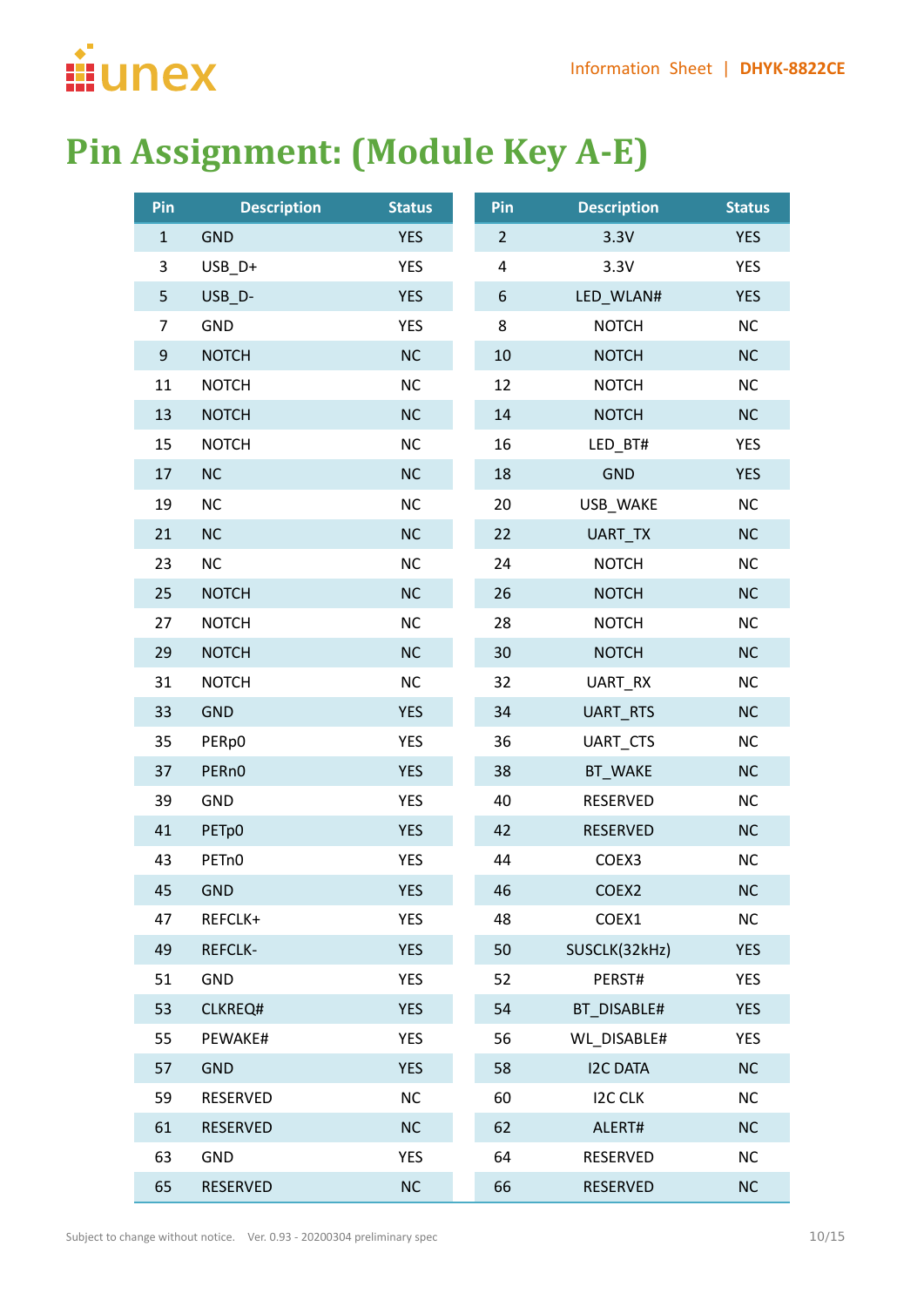

| 67 | <b>RESERVED</b> | NC.        | 68 | <b>RESERVED</b> | NC.        |
|----|-----------------|------------|----|-----------------|------------|
| 69 | <b>GND</b>      | <b>YES</b> | 70 | <b>RESERVED</b> | NC.        |
| 71 | <b>RESERVED</b> | NC.        | 72 | 3.3V            | <b>YES</b> |
| 73 | <b>RESERVED</b> | <b>NC</b>  | 74 | 3.3V            | <b>YES</b> |
| 75 | GND             | YES        |    |                 |            |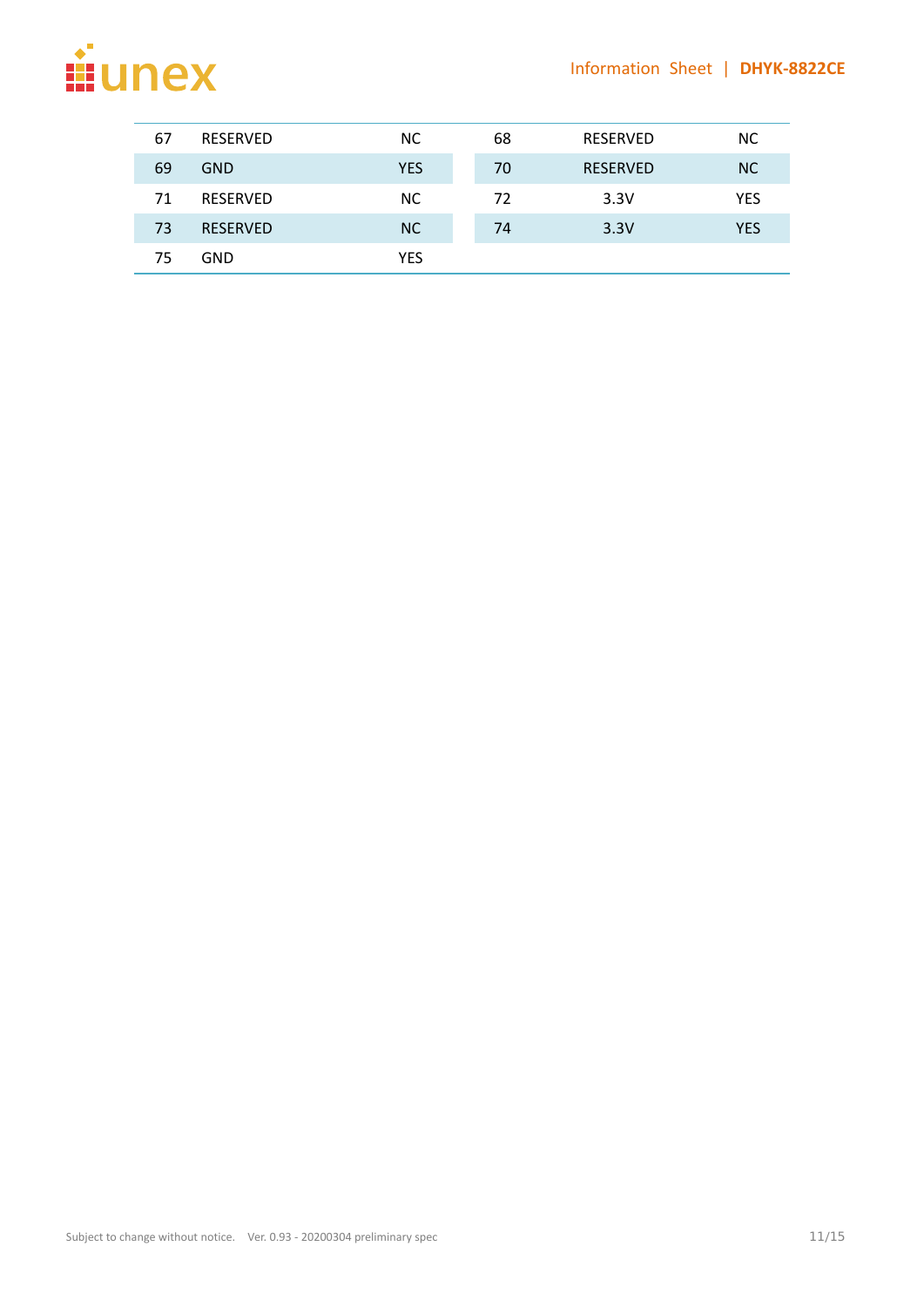

### **Interface Timing Specification**

#### $\leftarrow$  -  $T_{\text{on}}$  - -  $\rightarrow$  $3.3V$ CLKREQ# 11/1/1  $\overline{T}_{\text{PVPGL}}$ PERST#  $\left| \leftarrow \left. \left. - \left. - \left. - \left. - \left. - \left. - \left. - \right. - \right. - \left. - \left. - \left. - \right. - \right. - \right. - \right. - \left. - \left. - \left. - \left. - \left. - \left. - \left. - \left. - \right. - \right. - \right. - \right. - \right. - \right. - \right. \right|$ **REFCLK** nn nannan na nann na na*nn 17777* 11111111 WL\_DIS# BT\_DIS# SE0 Reset Tattach USB  $D+$ Detection  $T_{ATTDB}$ USB D

#### **PCIe Bus during Power On Sequence**

Ton: The main power ramp up duration

TPVPGL: Power valid to PERST# input inactive

TPERST#-CLK: Reference clock stable before PERST# inactive

Tattach: The interval to turn on BT after PERST# de-asserted

TATTDB: the debounce interval with a minimal duration of 100ms that provided by the USB system Software

TSE0 Reset: USB host send SE0 Reset duration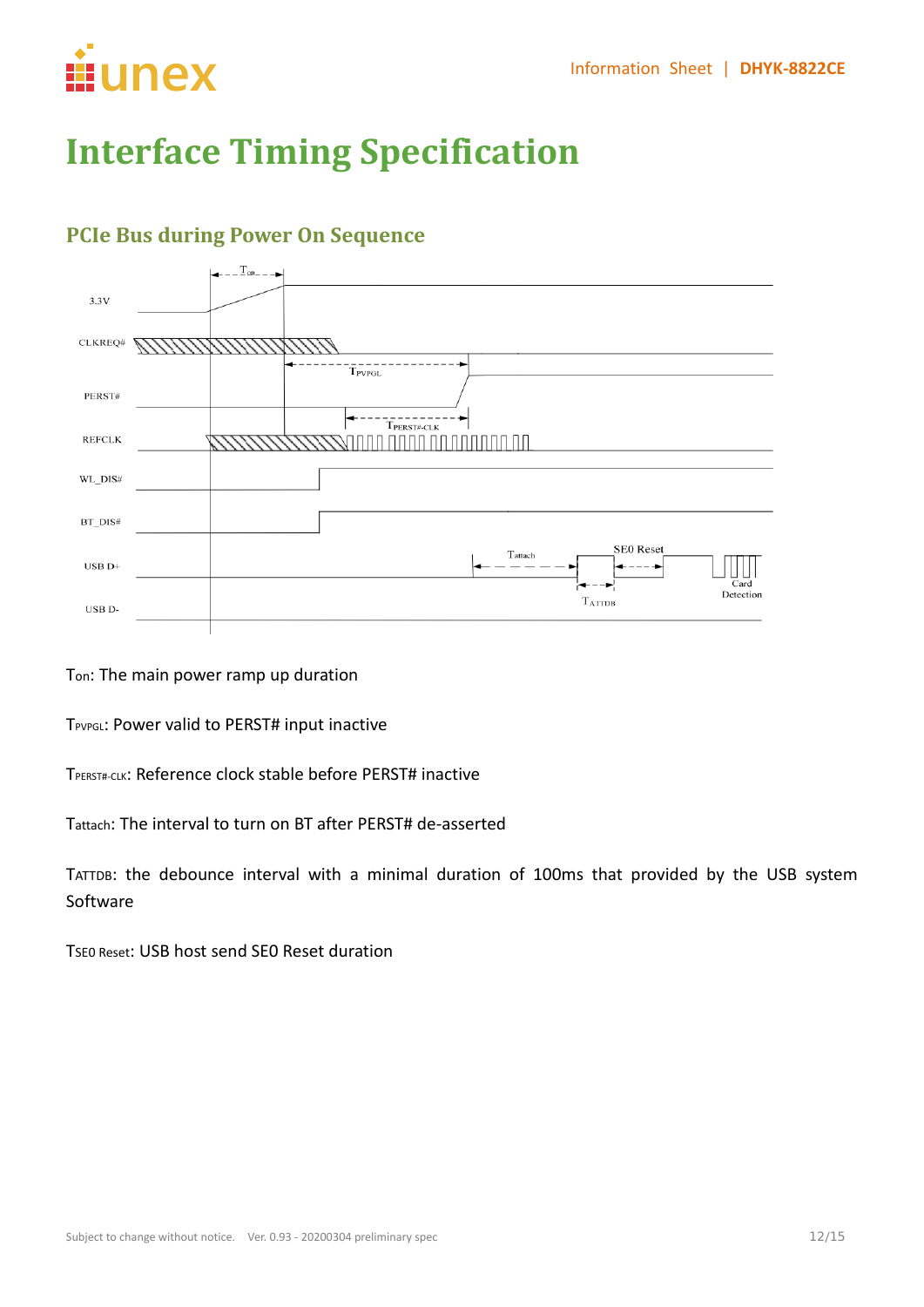

### **Table 1. The typical timing ranges**

| <b>Symbol</b> | <b>Unit</b> | <b>Min</b>                                   | <b>Typical</b> | <b>Max</b> |
|---------------|-------------|----------------------------------------------|----------------|------------|
| Ton           | ms          | 0.5                                          | 1.5            |            |
| TPVPGL        | ms          | Implementation Specific;<br>recommended 50ms |                |            |
| TPERST#-CLK   | <b>us</b>   | 100                                          | --             | --         |
| Tattach       | ms          | 0.5                                          | $\mathfrak{D}$ | 5          |
| <b>TATTDB</b> | ms          | 100                                          | --             |            |
| TSEO Reset    | ms          | 10                                           |                |            |

#### **PCIe PERST# Timing Sequence (if need at least twice)**



|              | <b>Min</b> | <b>Typical</b> | <b>Max</b> | Unit | <b>Description</b>   |
|--------------|------------|----------------|------------|------|----------------------|
| TPERST# LOW  |            | 10             |            | ms   | PERST# low duration  |
| TPERST# HIGH | 400        | 500            |            | ms   | PERST# high duration |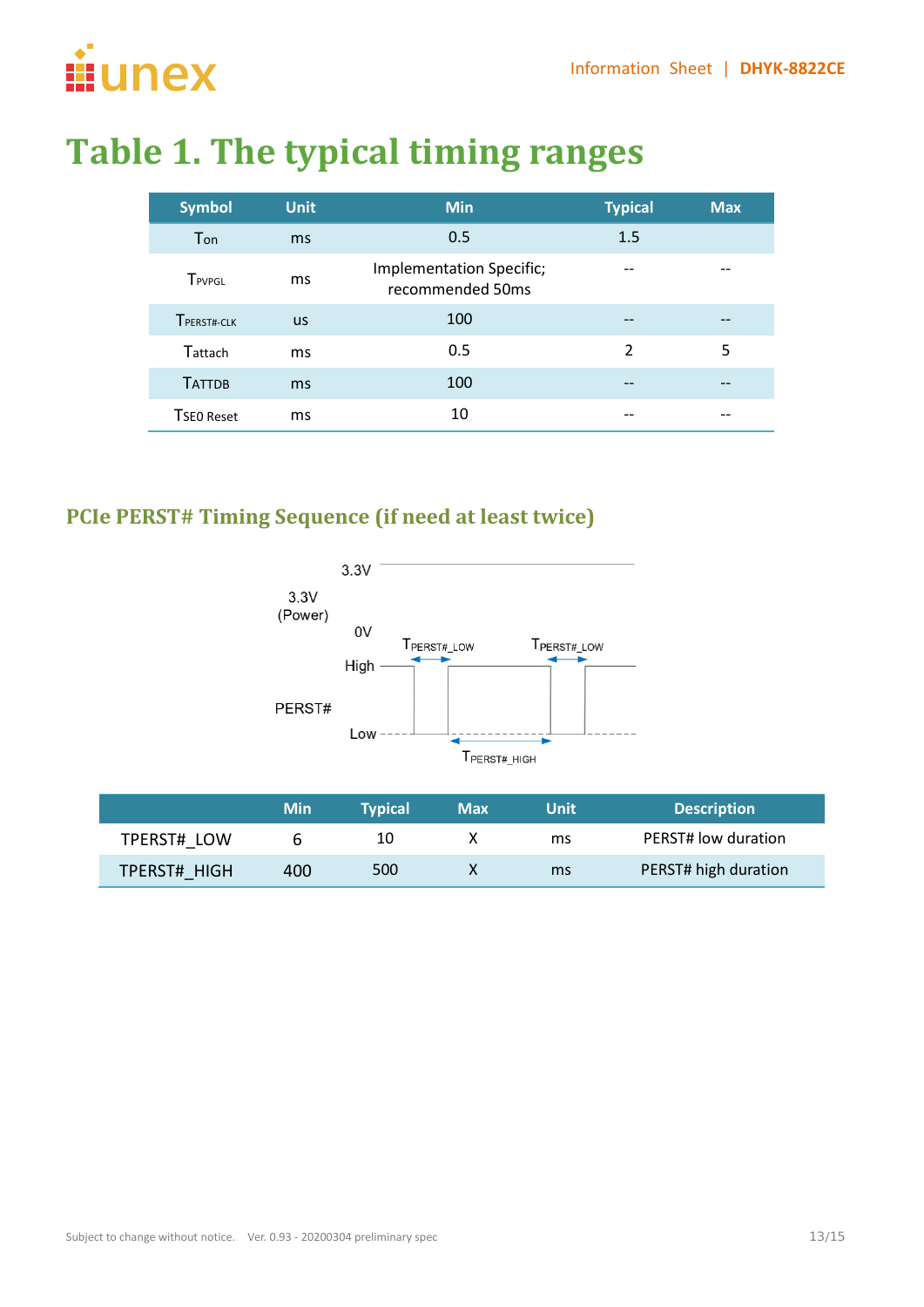

#### **Power Off Sequence**



Note: If BT\_DIS# can't connect to the same power source with 3.3V, it need to be de-asserted before PERST# with 100ms in power on sequence.

#### **BT\_DIS Timing Sequence**



|              | Min | Tvpical' | <b>Max</b> | Unit | <b>Description</b>    |
|--------------|-----|----------|------------|------|-----------------------|
| BT DIS# LOW  | 200 | $- -$    | $- -$      | ms   | BT DIS# low duration  |
| BT DIS# HIGH | 500 | $- -$    | $- -$      | ms   | BT_DIS# high duration |